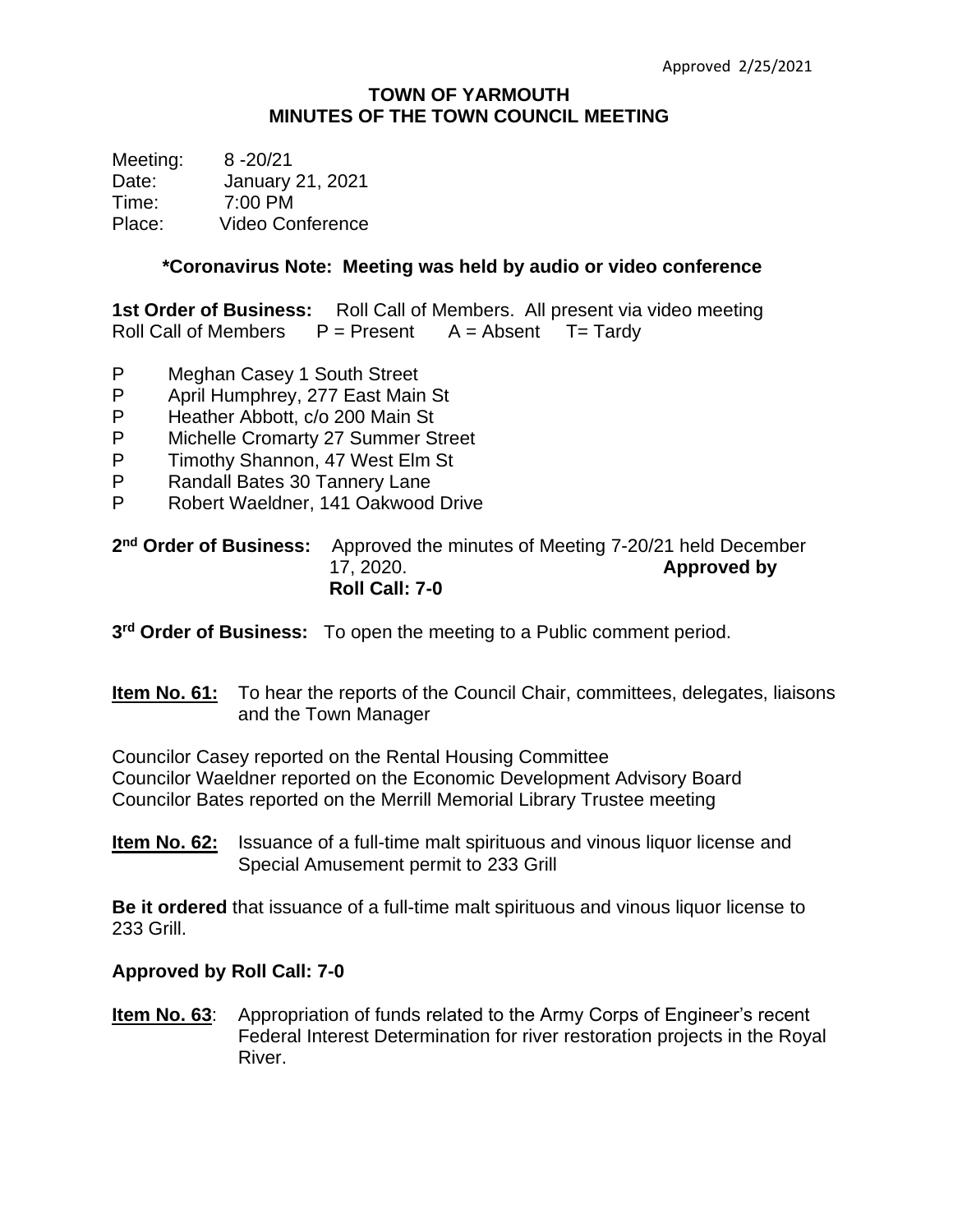**Whereas** the Town of Yarmouth owns two dams in the Royal River located near Bridge Street and Elm Street, respectively, which dams serve no current purposes for manufacturing, power generation, flood control, or other commercial value, and

**Whereas** both dams create a barrier to upstream and downstream migration of fish and block upstream access to up to 71 miles of river habitat and 135 miles of potential reproductive and nursery habitat for migratory fish species and

**Whereas** the Army Corps of Engineers has undertaken a Federal Interest Determination assessment to determine opportunities and eligibility for the Town to receive assistance from the Corps to investigate options of ecosystem restoration in the Royal River watershed under Section 206 of the Water Resources Development Act of 1996 and to assist the Town in implementation of such options as may be determined will improve the quality of the environment, are in the public interest and are cost-effective, and

**Whereas** the Yarmouth Town Council finds that restoration of the natural and unimpeded flow of the Royal River achieved through removal of the two dams or other cost-effective alternatives could provide substantial and important benefits to the Yarmouth and regional community, environment, and economy, and

**Whereas** the Army Corps of Engineers can initiate a thorough analysis of dam removals as well as alternatives, with the objective of determining the best option(s), taking into consideration a host of concerns including, but not limited to, effective habitat and fisheries restoration, careful analysis and management of potential sediment mobilization and downstream deposition in the navigable waters of the Royal River, impacts on historic sites and structures, public and private infrastructure, impacts on social, economic, cultural, scenic and recreational attributes of the river, total cost and cost-effectiveness, water quality and permitting matters, and

**Whereas** the project, if commenced, will require a local match of 50/50 after the first \$100,000 of federal expenditures in the study and permitting phase, and 35/65 (local/federal) percentage cost sharing in construction/implementation phases, and

**Whereas** the Corps is able to move the project forward in incremental steps and reserve to the Town the option to terminate the study or decline implementation without penalty at any step in the process, and

**Whereas** the Town Council wishes to enter into an agreement with the Corps to initiate the 206 Study process, beginning with Hydrologic and Hydraulics analysis, and sediment sampling and testing work all at an estimated cost of \$180,000 with the local share estimated at \$55,000,

**Now therefore be it ordered** that the Town Council hereby authorizes and directs the Town Manager to enter into an agreement with the Army Corps of Engineers to initiate the 206 Program for Aquatic Habitat Restoration in the Royal River including,